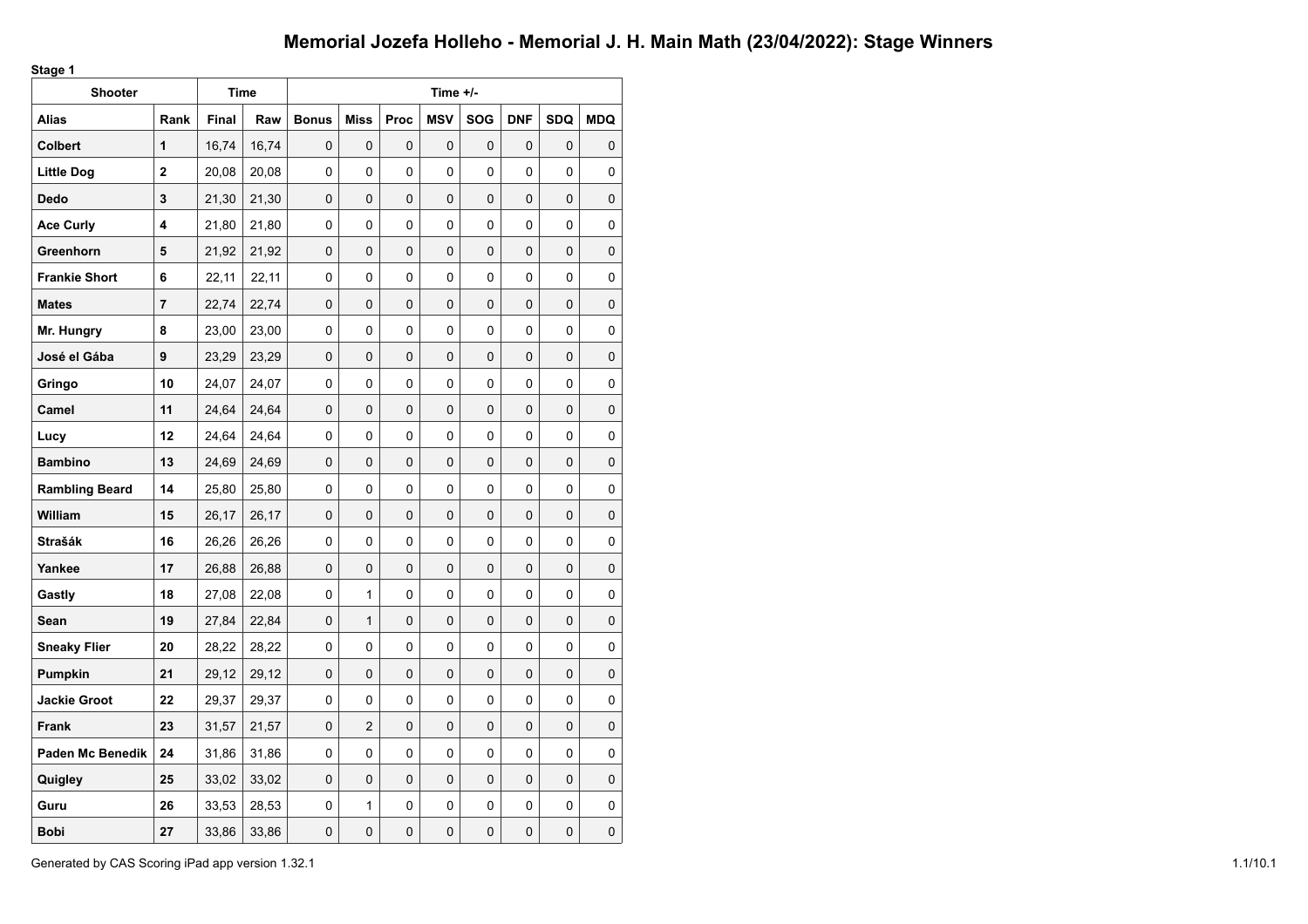**Stage 1**

| stags :              |      |              |       |              |                |             |             |             |             |             |             |
|----------------------|------|--------------|-------|--------------|----------------|-------------|-------------|-------------|-------------|-------------|-------------|
| <b>Shooter</b>       |      |              | Time  |              |                |             | Time $+/-$  |             |             |             |             |
| <b>Alias</b>         | Rank | <b>Final</b> | Raw   | <b>Bonus</b> | <b>Miss</b>    | Proc        | <b>MSV</b>  | <b>SOG</b>  | <b>DNF</b>  | <b>SDQ</b>  | <b>MDQ</b>  |
| Outlawhenry          | 28   | 37,62        | 37,62 | 0            | $\mathbf 0$    | $\mathbf 0$ | $\mathbf 0$ | $\mathbf 0$ | $\Omega$    | $\mathbf 0$ | $\mathbf 0$ |
| Cheyenne             | 29   | 38,15        | 33,15 | 0            | 1              | $\Omega$    | $\Omega$    | 0           | $\Omega$    | 0           | 0           |
| Joe                  | 30   | 38,43        | 28,43 | 0            | $\overline{2}$ | 0           | $\mathbf 0$ | $\mathbf 0$ | $\mathbf 0$ | $\mathbf 0$ | $\mathbf 0$ |
| <b>Old Hungry</b>    | 31   | 40,33        | 40,33 | 0            | 0              | 0           | $\mathbf 0$ | 0           | 0           | 0           | 0           |
| Ajo                  | 32   | 41,07        | 41,07 | 0            | $\mathbf 0$    | 0           | $\mathbf 0$ | $\mathbf 0$ | $\mathbf 0$ | $\mathbf 0$ | $\mathbf 0$ |
| Jerry                | 33   | 42,74        | 37,74 | $\Omega$     | 1              | 0           | 0           | 0           | $\Omega$    | 0           | 0           |
| <b>Wild Charlie</b>  | 34   | 46,36        | 41,36 | 0            | 1              | 0           | $\Omega$    | $\mathbf 0$ | $\Omega$    | $\mathbf 0$ | $\mathbf 0$ |
| <b>Mad Pete</b>      | 35   | 48,92        | 48,92 | $\Omega$     | $\Omega$       | $\Omega$    | $\Omega$    | $\Omega$    | $\Omega$    | 0           | 0           |
| <b>Wild Hog</b>      | 36   | 48,98        | 38,98 | 0            | $\overline{2}$ | $\Omega$    | $\Omega$    | $\Omega$    | $\Omega$    | $\Omega$    | $\mathbf 0$ |
| <b>Old Badger</b>    | 37   | 51,84        | 46,84 | $\Omega$     | 1              | $\Omega$    | $\Omega$    | $\Omega$    | $\Omega$    | $\Omega$    | 0           |
| <b>George Marten</b> | 38   | 57,29        | 52,29 | 0            | 1              | 0           | $\Omega$    | $\mathbf 0$ | $\Omega$    | $\mathbf 0$ | $\mathbf 0$ |
| Dark She Wolf        | 39   | 62,77        | 57,77 | 0            | 1              | 0           | $\Omega$    | $\Omega$    | $\Omega$    | 0           | 0           |
| <b>Blind Mole</b>    | 40   | 65,55        | 55,55 | 0            | $\overline{2}$ | 0           | $\mathbf 0$ | $\mathbf 0$ | $\mathbf 0$ | $\mathbf 0$ | $\mathbf 0$ |

### **Stage 2**

| <b>Shooter</b>        |                | Time         |       | Time $+/-$   |             |             |             |             |             |             |             |  |
|-----------------------|----------------|--------------|-------|--------------|-------------|-------------|-------------|-------------|-------------|-------------|-------------|--|
| <b>Alias</b>          | Rank           | <b>Final</b> | Raw   | <b>Bonus</b> | Miss        | Proc        | <b>MSV</b>  | <b>SOG</b>  | <b>DNF</b>  | <b>SDQ</b>  | <b>MDQ</b>  |  |
| <b>Colbert</b>        | 1              | 15,63        | 15,63 | $\mathbf 0$  | $\mathbf 0$ | $\mathbf 0$ | $\mathbf 0$ | $\mathbf 0$ | $\mathbf 0$ | $\mathbf 0$ | $\mathbf 0$ |  |
| <b>Dedo</b>           | $\mathbf{2}$   | 17,97        | 17,97 | $\Omega$     | 0           | $\Omega$    | $\Omega$    | 0           | $\Omega$    | 0           | 0           |  |
| <b>Little Dog</b>     | 3              | 19,32        | 19,32 | $\mathbf 0$  | $\mathbf 0$ | $\mathbf 0$ | $\Omega$    | $\mathbf 0$ | $\Omega$    | $\mathbf 0$ | $\mathbf 0$ |  |
| Lucy                  | 4              | 20,68        | 20,68 | 0            | $\Omega$    | $\Omega$    | $\Omega$    | $\Omega$    | $\Omega$    | 0           | $\Omega$    |  |
| Sean                  | 5              | 21,72        | 21,72 | $\mathbf 0$  | $\mathbf 0$ | $\mathbf 0$ | $\Omega$    | $\mathbf 0$ | $\Omega$    | $\mathbf 0$ | $\mathbf 0$ |  |
| José el Gába          | 6              | 22,06        | 22,06 | 0            | 0           | 0           | 0           | 0           | 0           | 0           | 0           |  |
| Gastly                | $\overline{7}$ | 22,15        | 22,15 | $\mathbf 0$  | $\mathbf 0$ | $\mathbf 0$ | $\mathbf 0$ | $\mathbf 0$ | $\Omega$    | $\mathbf 0$ | $\mathbf 0$ |  |
| Greenhorn             | 8              | 24,09        | 24,09 | 0            | $\mathbf 0$ | 0           | 0           | 0           | 0           | 0           | 0           |  |
| <b>Frankie Short</b>  | 9              | 24,45        | 24,45 | $\Omega$     | $\Omega$    | $\Omega$    | $\Omega$    | $\Omega$    | $\Omega$    | $\mathbf 0$ | $\Omega$    |  |
| <b>Rambling Beard</b> | 10             | 24,64        | 24,64 | 0            | 0           | 0           | 0           | 0           | 0           | 0           | 0           |  |

Generated by CAS Scoring iPad app version 1.32.1 2.1/10.1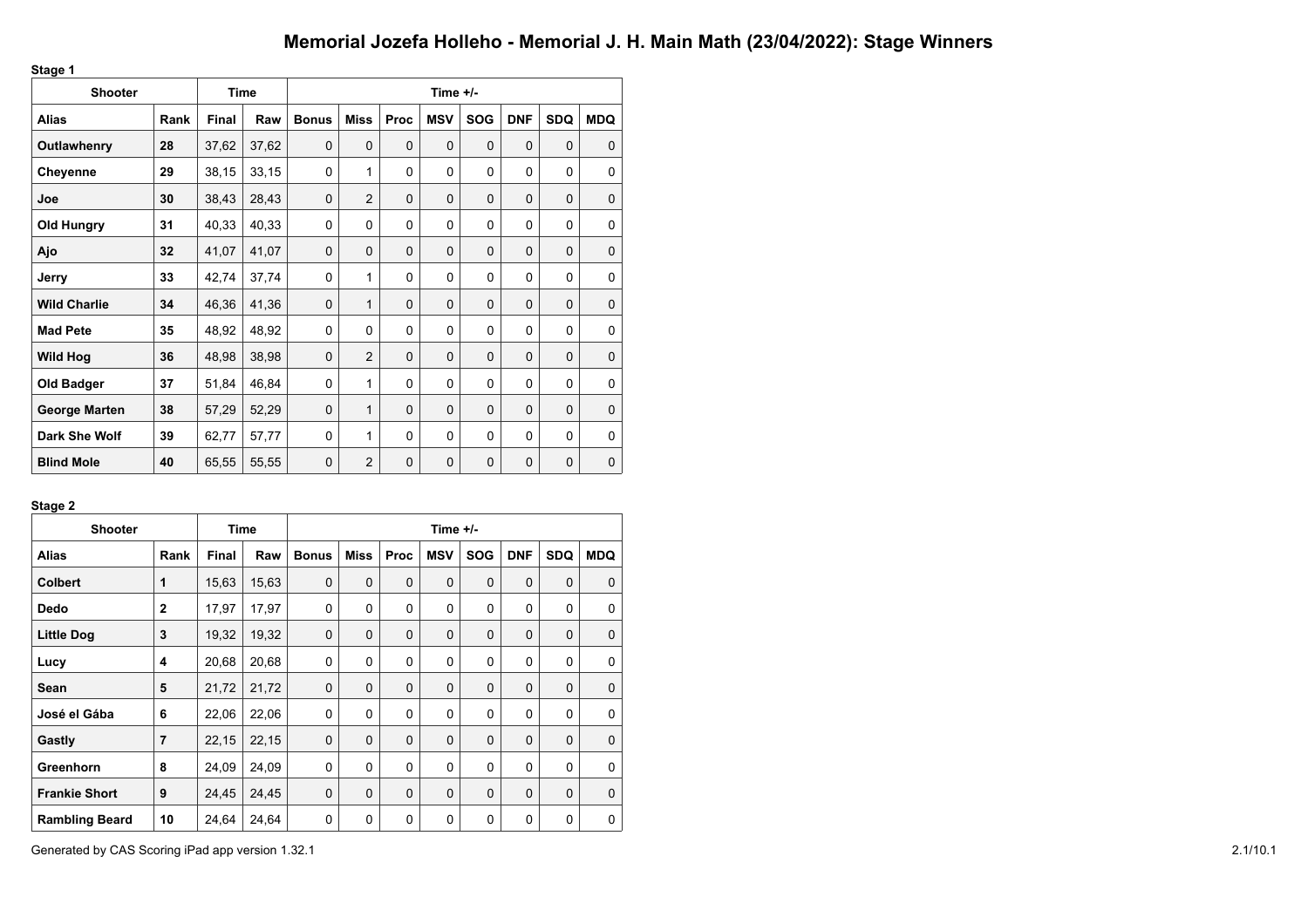**Stage 2**

| wgu -<br><b>Shooter</b> |      | <b>Time</b> |       |              |                |              | Time +/-    |            |            |            |            |
|-------------------------|------|-------------|-------|--------------|----------------|--------------|-------------|------------|------------|------------|------------|
| Alias                   | Rank | Final       | Raw   | <b>Bonus</b> | <b>Miss</b>    | Proc         | <b>MSV</b>  | <b>SOG</b> | <b>DNF</b> | <b>SDQ</b> | <b>MDQ</b> |
| Yankee                  | 11   | 25,05       | 25,05 | $\mathbf 0$  | 0              | 0            | 0           | 0          | 0          | 0          | 0          |
| <b>William</b>          | 12   | 25,08       | 25,08 | 0            | 0              | 0            | 0           | 0          | 0          | 0          | 0          |
| Joe                     | 13   | 25,32       | 25,32 | 0            | 0              | 0            | 0           | 0          | 0          | 0          | 0          |
| <b>Strašák</b>          | 14   | 26,36       | 26,36 | 0            | 0              | 0            | 0           | 0          | 0          | 0          | 0          |
| Mr. Hungry              | 15   | 26,44       | 21,44 | $\mathbf 0$  | $\mathbf{1}$   | 0            | 0           | 0          | 0          | 0          | 0          |
| <b>Bambino</b>          | 16   | 26,97       | 21,97 | 0            | $\mathbf{1}$   | 0            | 0           | 0          | 0          | 0          | 0          |
| <b>Mates</b>            | 17   | 27,51       | 27,51 | $\mathbf 0$  | 0              | 0            | 0           | 0          | 0          | 0          | 0          |
| Gringo                  | 18   | 29,06       | 24,06 | 0            | 1              | 0            | 0           | 0          | 0          | 0          | 0          |
| Cheyenne                | 19   | 30,09       | 25,09 | $\mathbf 0$  | $\mathbf{1}$   | 0            | $\mathbf 0$ | 0          | 0          | 0          | 0          |
| <b>Ace Curly</b>        | 20   | 30,44       | 15,44 | $\mathbf{0}$ | 3              | 0            | 0           | 0          | 0          | 0          | 0          |
| <b>Sneaky Flier</b>     | 21   | 30,81       | 25,81 | $\mathbf 0$  | 1              | 0            | 0           | 0          | 0          | 0          | 0          |
| Quigley                 | 22   | 33,52       | 28,52 | 0            | $\mathbf{1}$   | 0            | 0           | 0          | 0          | 0          | 0          |
| Frank                   | 23   | 33,89       | 23,89 | $\mathbf 0$  | 0              | $\mathbf{1}$ | 0           | 0          | 0          | 0          | 0          |
| Camel                   | 24   | 34,96       | 29,96 | 0            | 1              | 0            | 0           | 0          | 0          | 0          | 0          |
| Ajo                     | 25   | 35,36       | 35,36 | $\mathbf 0$  | 0              | 0            | 0           | 0          | 0          | 0          | 0          |
| <b>Old Hungry</b>       | 26   | 35,86       | 35,86 | 0            | 0              | 0            | 0           | 0          | 0          | 0          | 0          |
| <b>Jackie Groot</b>     | 27   | 36,78       | 31,78 | 0            | $\mathbf{1}$   | 0            | 0           | 0          | 0          | 0          | 0          |
| Pumpkin                 | 28   | 37,05       | 32,05 | 0            | $\mathbf{1}$   | 0            | 0           | 0          | 0          | 0          | 0          |
| Outlawhenry             | 29   | 37,32       | 37,32 | 0            | 0              | 0            | 0           | 0          | 0          | 0          | 0          |
| <b>Paden Mc Benedik</b> | 30   | 40,31       | 30,31 | $\mathbf{0}$ | $\overline{c}$ | 0            | 0           | 0          | 0          | 0          | 0          |
| Bobi                    | 31   | 40,57       | 40,57 | 0            | 0              | 0            | 0           | 0          | 0          | 0          | 0          |
| Guru                    | 32   | 42,98       | 37,98 | 0            | 1              | 0            | 0           | 0          | 0          | 0          | 0          |
| <b>Old Badger</b>       | 33   | 45,99       | 40,99 | $\mathbf 0$  | $\mathbf{1}$   | 0            | 0           | 0          | 0          | 0          | 0          |
| <b>Wild Charlie</b>     | 34   | 47,79       | 37,79 | 0            | $\overline{c}$ | 0            | 0           | 0          | 0          | 0          | 0          |
| Jerry                   | 35   | 47,91       | 42,91 | $\mathbf 0$  | $\mathbf{1}$   | 0            | $\mathbf 0$ | 0          | 0          | 0          | 0          |
| George Marten           | 36   | 50,15       | 50,15 | 0            | 0              | 0            | 0           | 0          | 0          | 0          | 0          |
| <b>Mad Pete</b>         | 37   | 52,36       | 47,36 | $\mathbf 0$  | 1              | 0            | 0           | 0          | 0          | 0          | 0          |

Generated by CAS Scoring iPad app version 1.32.1 3.1/10.1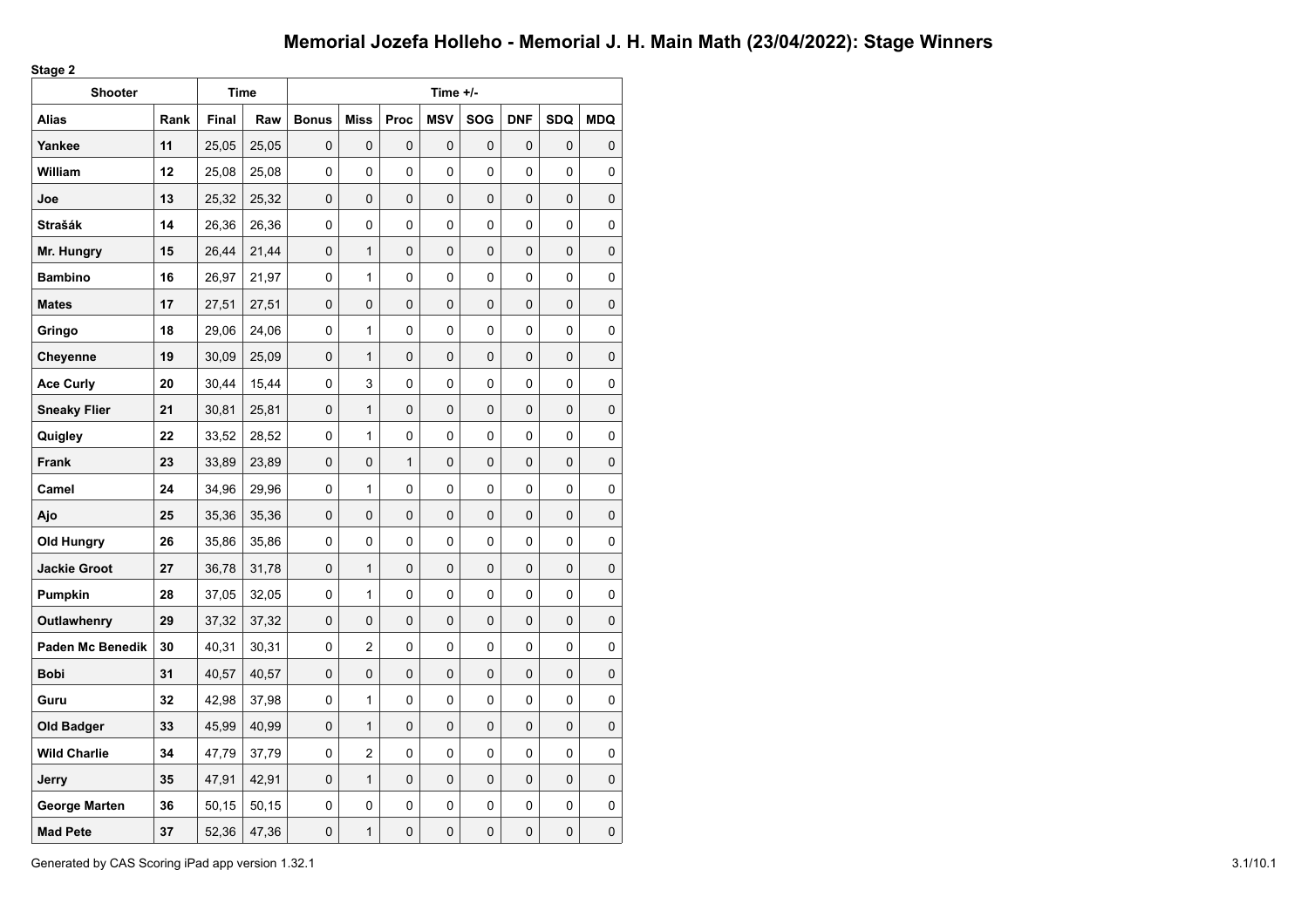**Stage 2**

| .                 |      |              |       |       |      |             |            |            |            |            |            |
|-------------------|------|--------------|-------|-------|------|-------------|------------|------------|------------|------------|------------|
| <b>Shooter</b>    |      |              | Time  |       |      |             | Time $+/-$ |            |            |            |            |
| <b>Alias</b>      | Rank | <b>Final</b> | Raw   | Bonus | Miss | <b>Proc</b> | <b>MSV</b> | <b>SOG</b> | <b>DNF</b> | <b>SDQ</b> | <b>MDQ</b> |
| <b>Wild Hog</b>   | 38   | 55,74        | 45.74 | 0     | 2    | 0           | 0          | 0          | 0          | 0          | 0          |
| <b>Blind Mole</b> | 39   | 59.99        | 54.99 | 0     |      | 0           | 0          | 0          | 0          | 0          | 0          |
| Dark She Wolf     | 40   | 64,23        | 59,23 | 0     |      | 0           | 0          | 0          | 0          | 0          | $\Omega$   |

### **Stage 3**

| əlaye ə                 |                  |             |       |              |                |              |              |             |             |             |            |
|-------------------------|------------------|-------------|-------|--------------|----------------|--------------|--------------|-------------|-------------|-------------|------------|
| <b>Shooter</b>          |                  | <b>Time</b> |       |              |                |              | Time $+/-$   |             |             |             |            |
| <b>Alias</b>            | Rank             | Final       | Raw   | <b>Bonus</b> | <b>Miss</b>    | Proc         | <b>MSV</b>   | <b>SOG</b>  | <b>DNF</b>  | <b>SDQ</b>  | <b>MDQ</b> |
| Dedo                    | 1                | 17,80       | 17,80 | $\mathbf 0$  | $\mathbf 0$    | $\mathbf{0}$ | $\mathbf 0$  | $\mathbf 0$ | $\mathbf 0$ | $\mathbf 0$ | 0          |
| <b>Little Dog</b>       | $\mathbf 2$      | 19,64       | 19,64 | $\mathbf 0$  | 0              | 0            | 0            | 0           | 0           | 0           | 0          |
| <b>Colbert</b>          | 3                | 21,49       | 21,49 | $\Omega$     | $\Omega$       | $\Omega$     | $\Omega$     | $\mathbf 0$ | $\Omega$    | $\mathbf 0$ | 0          |
| Mr. Hungry              | 4                | 21,99       | 21,99 | $\mathbf 0$  | 0              | 0            | 0            | 0           | 0           | 0           | 0          |
| Sean                    | 5                | 23,68       | 23,68 | $\mathbf 0$  | $\mathbf 0$    | $\mathbf 0$  | $\mathbf 0$  | 0           | 0           | 0           | 0          |
| <b>Frank</b>            | 6                | 25,70       | 25,70 | $\mathbf 0$  | 0              | 0            | 0            | 0           | 0           | 0           | 0          |
| José el Gába            | $\overline{7}$   | 27,27       | 27,27 | $\mathbf{0}$ | $\mathbf{0}$   | $\mathbf 0$  | $\mathbf{0}$ | 0           | 0           | $\mathbf 0$ | $\pmb{0}$  |
| Gastly                  | 8                | 29,64       | 29,64 | $\Omega$     | 0              | 0            | $\Omega$     | 0           | $\Omega$    | 0           | 0          |
| <b>Mates</b>            | $\boldsymbol{9}$ | 29,84       | 29,84 | $\mathbf 0$  | $\mathbf 0$    | $\mathbf 0$  | $\mathbf 0$  | 0           | $\mathbf 0$ | 0           | 0          |
| <b>Ace Curly</b>        | 10               | 30,45       | 20,45 | $\mathbf 0$  | $\overline{2}$ | $\mathbf 0$  | 0            | 0           | 0           | $\mathbf 0$ | 0          |
| <b>Paden Mc Benedik</b> | 11               | 30,51       | 30,51 | $\mathbf 0$  | $\mathbf 0$    | $\mathbf 0$  | $\mathbf 0$  | 0           | $\mathbf 0$ | 0           | 0          |
| Lucy                    | 12               | 31,57       | 31,57 | $\Omega$     | 0              | 0            | 0            | 0           | 0           | 0           | 0          |
| William                 | 13               | 32,71       | 27,71 | $\mathbf 0$  | $\mathbf{1}$   | $\mathbf{0}$ | $\Omega$     | $\mathbf 0$ | $\Omega$    | $\mathbf 0$ | 0          |
| Quigley                 | 14               | 32,92       | 32,92 | $\mathbf 0$  | 0              | 0            | 0            | 0           | 0           | 0           | 0          |
| Guru                    | 15               | 33,54       | 33,54 | $\Omega$     | $\Omega$       | $\mathbf 0$  | $\Omega$     | 0           | $\Omega$    | 0           | 0          |
| Cheyenne                | 16               | 34,05       | 34,05 | 0            | 0              | $\mathbf 0$  | 0            | 0           | 0           | 0           | 0          |
| <b>Strašák</b>          | 17               | 34,78       | 34,78 | $\Omega$     | $\mathbf 0$    | $\mathbf{0}$ | $\mathbf{0}$ | 0           | $\mathbf 0$ | $\mathbf 0$ | 0          |
| <b>Sneaky Flier</b>     | 18               | 35,69       | 30,69 | $\mathbf 0$  | $\mathbf{1}$   | 0            | 0            | 0           | 0           | 0           | 0          |
| <b>Bambino</b>          | 19               | 36,52       | 21,52 | $\mathbf 0$  | 3              | $\mathbf 0$  | $\mathbf 0$  | $\mathbf 0$ | 0           | $\mathbf 0$ | 0          |
| Yankee                  | 20               | 36,87       | 31,87 | 0            | $\mathbf{1}$   | 0            | 0            | 0           | 0           | 0           | 0          |

Generated by CAS Scoring iPad app version 1.32.1 4.1/10.1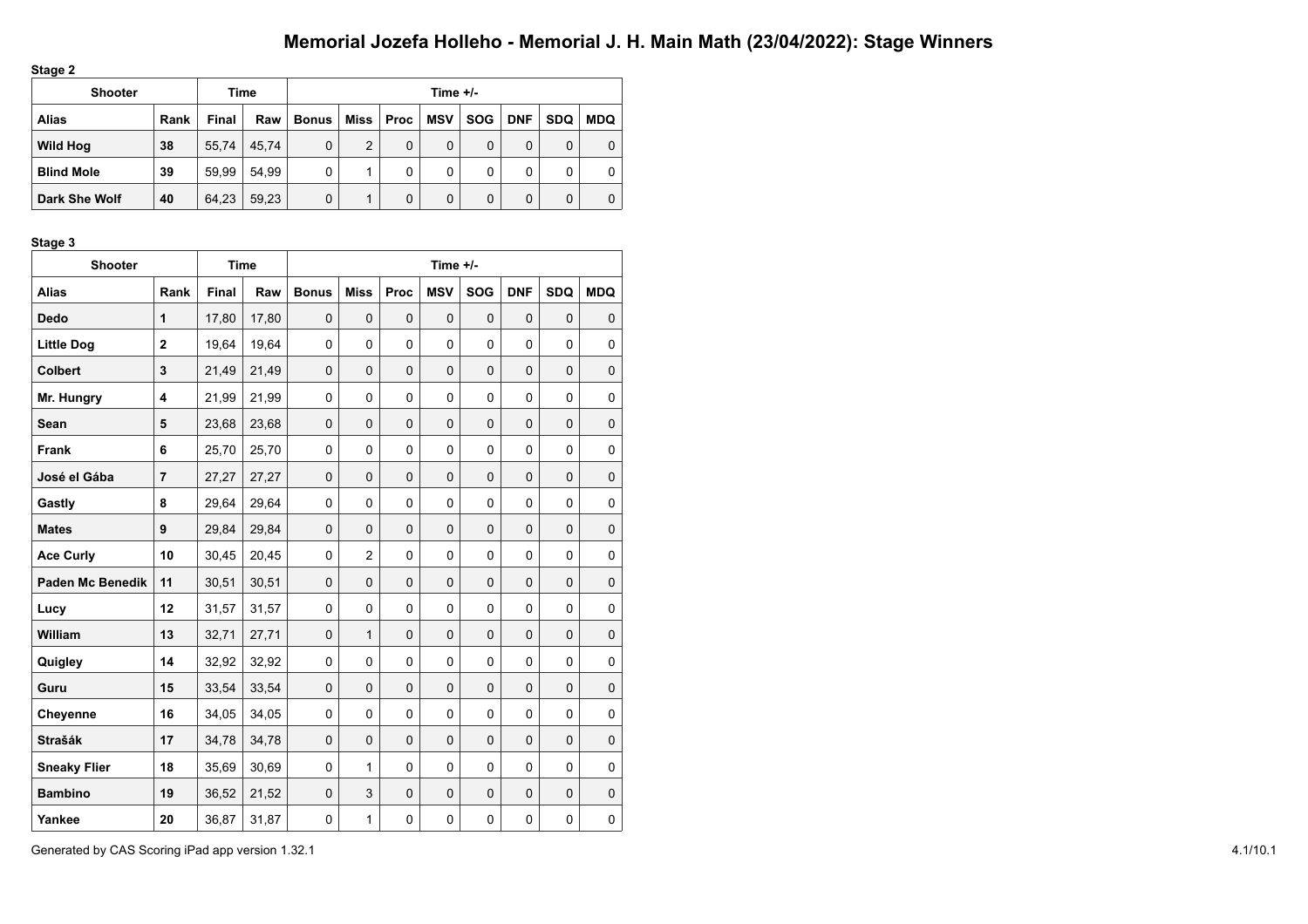**Stage 3**

| uuyu v<br><b>Shooter</b> |      | <b>Time</b>  |       |              |                |             | Time $+/-$   |             |             |              |             |
|--------------------------|------|--------------|-------|--------------|----------------|-------------|--------------|-------------|-------------|--------------|-------------|
| <b>Alias</b>             | Rank | <b>Final</b> | Raw   | <b>Bonus</b> | <b>Miss</b>    | Proc        | <b>MSV</b>   | <b>SOG</b>  | <b>DNF</b>  | <b>SDQ</b>   | <b>MDQ</b>  |
| Camel                    | 21   | 37,82        | 37,82 | 0            | $\mathbf 0$    | $\mathbf 0$ | $\Omega$     | $\mathbf 0$ | 0           | $\mathbf 0$  | $\mathbf 0$ |
| Pumpkin                  | 22   | 41,22        | 41,22 | 0            | 0              | $\mathbf 0$ | $\mathbf 0$  | 0           | 0           | 0            | 0           |
| <b>Old Badger</b>        | 23   | 41,83        | 41,83 | 0            | $\mathbf 0$    | $\Omega$    | $\mathbf{0}$ | $\Omega$    | $\Omega$    | $\mathbf{0}$ | $\mathbf 0$ |
| Joe                      | 24   | 42,81        | 37,81 | 0            | $\mathbf{1}$   | 0           | $\mathbf 0$  | 0           | 0           | 0            | 0           |
| Ajo                      | 25   | 44,53        | 39,53 | $\Omega$     | $\mathbf{1}$   | $\Omega$    | $\Omega$     | $\Omega$    | $\Omega$    | $\Omega$     | $\mathbf 0$ |
| <b>Frankie Short</b>     | 26   | 44,56        | 34,56 | 0            | $\overline{2}$ | 0           | $\mathbf 0$  | 0           | $\mathbf 0$ | 0            | 0           |
| Gringo                   | 27   | 45,04        | 30,04 | 0            | 3              | $\mathbf 0$ | $\mathbf 0$  | $\mathbf 0$ | $\mathbf 0$ | $\mathbf 0$  | $\mathbf 0$ |
| Outlawhenry              | 28   | 48,90        | 48,90 | $\Omega$     | 0              | $\Omega$    | $\Omega$     | $\Omega$    | $\Omega$    | $\Omega$     | $\Omega$    |
| Greenhorn                | 29   | 52,07        | 37,07 | $\Omega$     | 3              | $\Omega$    | $\Omega$     | $\Omega$    | $\Omega$    | $\Omega$     | $\mathbf 0$ |
| <b>Rambling Beard</b>    | 30   | 55,59        | 35,59 | 0            | $\overline{4}$ | 0           | 0            | 0           | 0           | 0            | 0           |
| <b>Old Hungry</b>        | 31   | 56,91        | 51,91 | $\Omega$     | 1              | $\Omega$    | $\Omega$     | $\Omega$    | $\Omega$    | $\Omega$     | $\mathbf 0$ |
| Dark She Wolf            | 32   | 58,66        | 53,66 | $\Omega$     | $\mathbf{1}$   | $\Omega$    | $\Omega$     | $\Omega$    | $\Omega$    | $\Omega$     | 0           |
| Jerry                    | 33   | 65,20        | 50,20 | 0            | 3              | $\Omega$    | $\mathbf{0}$ | $\mathbf 0$ | $\Omega$    | $\mathbf 0$  | $\mathbf 0$ |
| <b>Wild Charlie</b>      | 34   | 71,90        | 51,90 | $\Omega$     | $\overline{4}$ | $\Omega$    | $\Omega$     | $\Omega$    | $\Omega$    | $\Omega$     | 0           |
| <b>George Marten</b>     | 35   | 72,08        | 57,08 | $\Omega$     | 3              | $\Omega$    | $\Omega$     | $\Omega$    | $\Omega$    | $\mathbf 0$  | $\mathbf 0$ |
| <b>Jackie Groot</b>      | 36   | 72,64        | 62,64 | $\Omega$     | $\overline{2}$ | $\Omega$    | $\Omega$     | $\Omega$    | $\Omega$    | $\Omega$     | 0           |
| <b>Bobi</b>              | 37   | 74,82        | 54,82 | 0            | $\overline{4}$ | $\Omega$    | $\mathbf{0}$ | $\mathbf 0$ | $\Omega$    | $\mathbf 0$  | $\mathbf 0$ |
| <b>Mad Pete</b>          | 38   | 76,72        | 56,72 | 0            | $\overline{2}$ | 1           | $\Omega$     | $\Omega$    | $\Omega$    | $\Omega$     | $\Omega$    |
| <b>Wild Hog</b>          | 39   | 78,29        | 53,29 | 0            | 5              | $\mathbf 0$ | $\mathbf 0$  | $\mathbf 0$ | $\mathbf 0$ | $\mathbf 0$  | $\mathbf 0$ |
| <b>Blind Mole</b>        | 40   | 94.94        | 74,94 | $\Omega$     | 4              | $\Omega$    | $\Omega$     | $\Omega$    | $\Omega$    | $\Omega$     | 0           |

#### **Stage 4**

| -<br><b>Shooter</b> |              |       | Time  | Time $+/-$ |      |      |            |            |            |            |            |  |
|---------------------|--------------|-------|-------|------------|------|------|------------|------------|------------|------------|------------|--|
| <b>Alias</b>        | Rank         | Final | Raw   | Bonus      | Miss | Proc | <b>MSV</b> | <b>SOG</b> | <b>DNF</b> | <b>SDQ</b> | <b>MDQ</b> |  |
| <b>Colbert</b>      | 1            | 16.41 | 16.41 | 0          | 0    | 0    | 0          | $\Omega$   | $\Omega$   | 0          | 0          |  |
| Dedo                | $\mathbf{2}$ | 19,20 | 19.20 | 0          | 0    | 0    | 0          | 0          | 0          | 0          | 0          |  |
| Mr. Hungry          | 3            | 20,22 | 20,22 | 0          | 0    | 0    | 0          | 0          | $\Omega$   | 0          | 0          |  |

Generated by CAS Scoring iPad app version 1.32.1 5.1/10.1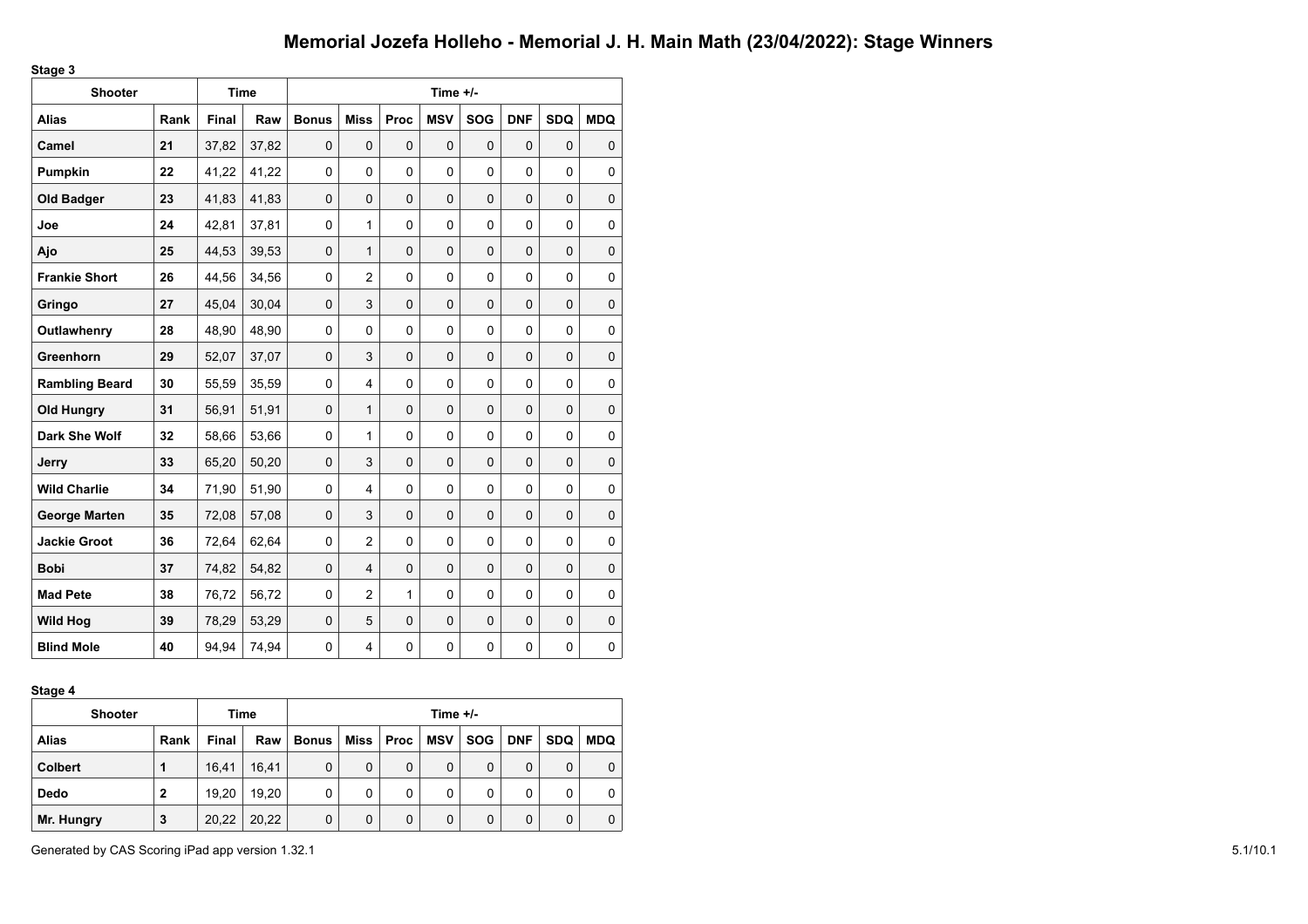**Stage 4**

| ,gu<br><b>Shooter</b>   |      |       | <b>Time</b> |              |                |      | Time +/-   |            |            |            |            |
|-------------------------|------|-------|-------------|--------------|----------------|------|------------|------------|------------|------------|------------|
| <b>Alias</b>            | Rank | Final | Raw         | <b>Bonus</b> | <b>Miss</b>    | Proc | <b>MSV</b> | <b>SOG</b> | <b>DNF</b> | <b>SDQ</b> | <b>MDQ</b> |
| <b>Little Dog</b>       | 4    | 21,38 | 21,38       | 0            | $\mathbf 0$    | 0    | 0          | 0          | 0          | 0          | 0          |
| Lucy                    | 5    | 21,89 | 21,89       | 0            | 0              | 0    | 0          | 0          | 0          | 0          | 0          |
| Gastly                  | 6    | 22,15 | 22,15       | 0            | $\mathbf 0$    | 0    | 0          | 0          | 0          | 0          | 0          |
| Greenhorn               | 7    | 22,68 | 22,68       | 0            | 0              | 0    | 0          | 0          | 0          | 0          | 0          |
| <b>Ace Curly</b>        | 8    | 23,07 | 18,07       | $\Omega$     | $\mathbf{1}$   | 0    | 0          | $\Omega$   | 0          | $\Omega$   | 0          |
| Frank                   | 9    | 24,19 | 24,19       | $\mathbf{0}$ | $\Omega$       | 0    | 0          | 0          | 0          | 0          | 0          |
| Gringo                  | 10   | 24,45 | 24,45       | 0            | 0              | 0    | 0          | 0          | 0          | 0          | 0          |
| Sean                    | 11   | 24,81 | 24,81       | 0            | 0              | 0    | 0          | 0          | 0          | 0          | 0          |
| José el Gába            | 12   | 26,21 | 26,21       | $\mathbf 0$  | $\mathbf 0$    | 0    | 0          | 0          | 0          | 0          | 0          |
| Camel                   | 13   | 26,37 | 21,37       | 0            | 1              | 0    | 0          | 0          | 0          | 0          | 0          |
| Chevenne                | 14   | 27,72 | 27,72       | $\mathbf 0$  | $\mathbf 0$    | 0    | 0          | 0          | 0          | 0          | 0          |
| <b>Strašák</b>          | 15   | 29,98 | 29,98       | $\mathbf{0}$ | $\Omega$       | 0    | 0          | 0          | 0          | 0          | 0          |
| Pumpkin                 | 16   | 30,98 | 30,98       | $\mathbf 0$  | $\mathbf 0$    | 0    | 0          | 0          | 0          | 0          | 0          |
| <b>Paden Mc Benedik</b> | 17   | 31,96 | 31,96       | 0            | 0              | 0    | 0          | 0          | 0          | 0          | 0          |
| William                 | 18   | 32,68 | 27,68       | $\mathbf 0$  | $\mathbf{1}$   | 0    | 0          | 0          | 0          | 0          | 0          |
| Ajo                     | 19   | 34,84 | 34,84       | 0            | 0              | 0    | 0          | 0          | 0          | 0          | 0          |
| Jerry                   | 20   | 37,68 | 37,68       | 0            | $\mathbf 0$    | 0    | 0          | 0          | 0          | 0          | 0          |
| <b>Mates</b>            | 21   | 37,69 | 27,69       | $\Omega$     | $\overline{2}$ | 0    | 0          | 0          | 0          | 0          | 0          |
| Old Hungry              | 22   | 38,52 | 38,52       | 0            | 0              | 0    | 0          | 0          | 0          | 0          | 0          |
| Yankee                  | 23   | 38,57 | 33,57       | 0            | 1              | 0    | 0          | 0          | 0          | 0          | 0          |
| <b>Frankie Short</b>    | 24   | 39,21 | 34,21       | $\mathbf 0$  | $\mathbf{1}$   | 0    | 0          | 0          | 0          | 0          | 0          |
| Joe                     | 25   | 40,50 | 30,50       | 0            | $\overline{2}$ | 0    | 0          | 0          | 0          | 0          | 0          |
| <b>Old Badger</b>       | 26   | 41,50 | 41,50       | 0            | 0              | 0    | 0          | 0          | 0          | 0          | 0          |
| Guru                    | 27   | 42,98 | 37,98       | 0            | 1              | 0    | 0          | 0          | 0          | 0          | 0          |
| <b>Wild Charlie</b>     | 28   | 44,37 | 44,37       | $\Omega$     | $\Omega$       | 0    | 0          | $\Omega$   | 0          | $\Omega$   | $\Omega$   |
| Quigley                 | 29   | 49,59 | 39,59       | 0            | 0              | 1    | 0          | 0          | 0          | 0          | 0          |
| <b>Bobi</b>             | 30   | 49,78 | 49,78       | 0            | 0              | 0    | 0          | 0          | 0          | 0          | 0          |

Generated by CAS Scoring iPad app version 1.32.1 6.1/10.1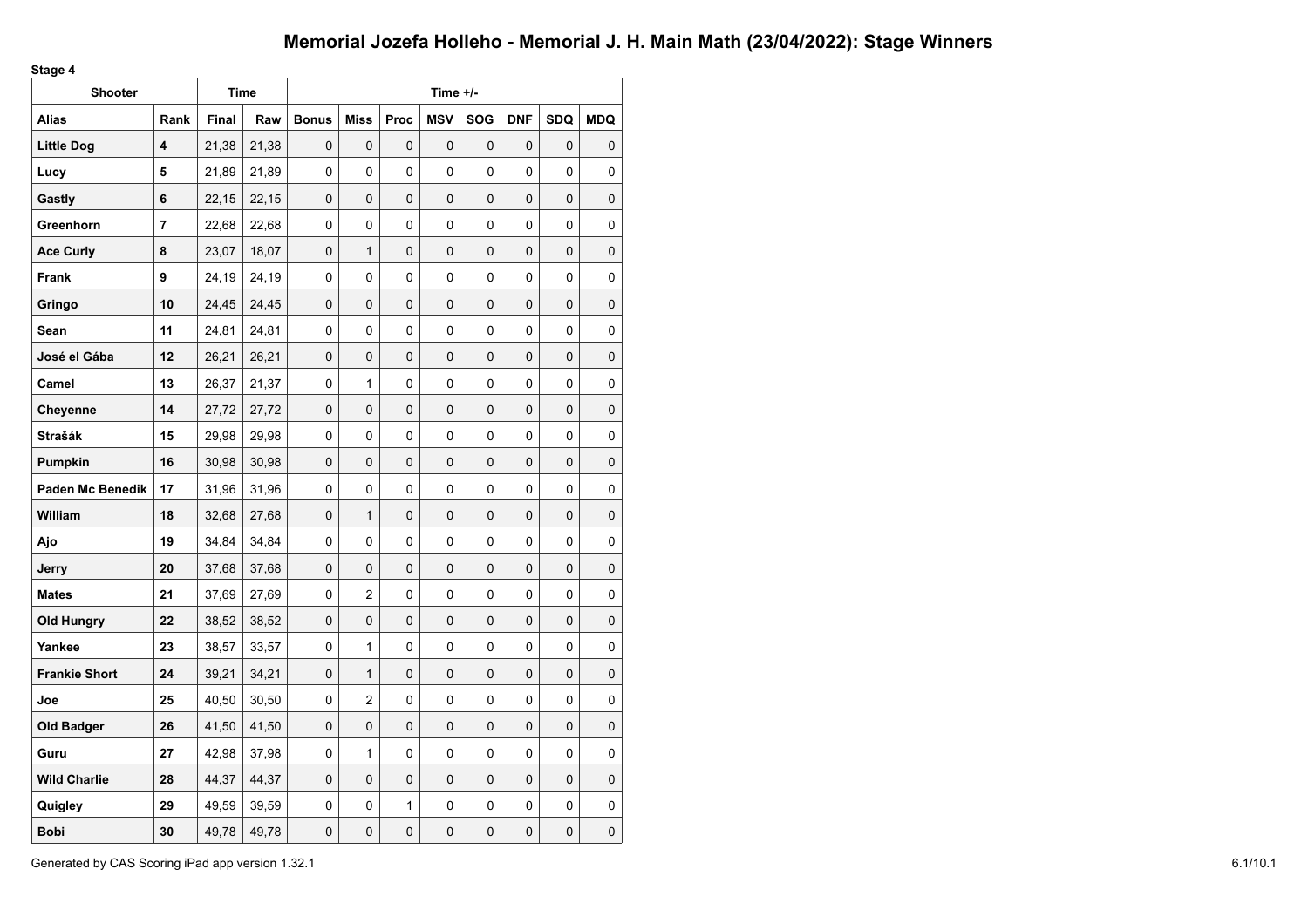**Stage 4**

| - -<br><b>Shooter</b> | <b>Time</b> |              | Time $+/-$ |              |                |              |             |             |            |             |             |
|-----------------------|-------------|--------------|------------|--------------|----------------|--------------|-------------|-------------|------------|-------------|-------------|
| <b>Alias</b>          | Rank        | <b>Final</b> | Raw        | <b>Bonus</b> | <b>Miss</b>    | <b>Proc</b>  | <b>MSV</b>  | <b>SOG</b>  | <b>DNF</b> | <b>SDQ</b>  | <b>MDQ</b>  |
| <b>Rambling Beard</b> | 31          | 52,49        | 32,49      | $\Omega$     | $\overline{4}$ | $\Omega$     | $\Omega$    | $\Omega$    | $\Omega$   | $\Omega$    | $\Omega$    |
| Dark She Wolf         | 32          | 53,28        | 53,28      | 0            | 0              | 0            | $\Omega$    | 0           | $\Omega$   | 0           | 0           |
| <b>Wild Hog</b>       | 33          | 55,35        | 45,35      | $\mathbf 0$  | $\overline{2}$ | 0            | $\mathbf 0$ | $\mathbf 0$ | 0          | $\mathbf 0$ | $\mathbf 0$ |
| <b>Mad Pete</b>       | 34          | 55,48        | 45,48      | 0            | $\overline{2}$ | 0            | 0           | 0           | 0          | 0           | 0           |
| <b>Bambino</b>        | 35          | 55,50        | 35,50      | $\mathbf 0$  | $\overline{4}$ | $\Omega$     | $\Omega$    | $\Omega$    | $\Omega$   | $\Omega$    | $\Omega$    |
| Outlawhenry           | 36          | 57,57        | 52,57      | $\Omega$     | 1              | $\Omega$     | $\Omega$    | $\Omega$    | $\Omega$   | $\Omega$    | $\Omega$    |
| <b>Sneaky Flier</b>   | 37          | 61,45        | 41,45      | $\Omega$     | $\overline{2}$ | $\mathbf{1}$ | $\Omega$    | $\Omega$    | $\Omega$   | $\Omega$    | $\Omega$    |
| <b>George Marten</b>  | 38          | 62,51        | 52,51      | $\mathbf 0$  | $\overline{2}$ | 0            | $\Omega$    | 0           | $\Omega$   | $\mathbf 0$ | $\Omega$    |
| <b>Blind Mole</b>     | 39          | 63,20        | 58,20      | $\mathbf 0$  | 1              | $\mathbf 0$  | $\Omega$    | $\Omega$    | $\Omega$   | $\Omega$    | $\Omega$    |
| <b>Jackie Groot</b>   | 40          | 69,72        | 44,72      | 0            | 3              | 1            | $\mathbf 0$ | 0           | 0          | $\mathbf 0$ | 0           |

### **Stage 5**

| <b>Shooter</b>       |                | <b>Time</b>  |       | Time +/-     |             |             |             |             |             |             |             |  |
|----------------------|----------------|--------------|-------|--------------|-------------|-------------|-------------|-------------|-------------|-------------|-------------|--|
| <b>Alias</b>         | Rank           | <b>Final</b> | Raw   | <b>Bonus</b> | <b>Miss</b> | Proc        | <b>MSV</b>  | <b>SOG</b>  | <b>DNF</b>  | <b>SDQ</b>  | <b>MDQ</b>  |  |
| <b>Ace Curly</b>     | 1              | 14,46        | 14,46 | $\Omega$     | $\mathbf 0$ | $\Omega$    | $\Omega$    | $\Omega$    | $\Omega$    | $\Omega$    | $\Omega$    |  |
| <b>Dedo</b>          | $\mathbf{2}$   | 15,63        | 15,63 | $\Omega$     | 0           | 0           | $\Omega$    | $\Omega$    | 0           | $\Omega$    | 0           |  |
| <b>Colbert</b>       | 3              | 15,64        | 15,64 | $\mathbf 0$  | $\mathbf 0$ | 0           | $\Omega$    | $\Omega$    | $\Omega$    | $\Omega$    | $\mathbf 0$ |  |
| <b>Little Dog</b>    | 4              | 17,58        | 17,58 | $\Omega$     | 0           | $\Omega$    | $\Omega$    | $\Omega$    | $\Omega$    | $\Omega$    | $\Omega$    |  |
| Mr. Hungry           | 5              | 18,57        | 18,57 | $\Omega$     | $\mathbf 0$ | $\mathbf 0$ | $\Omega$    | $\Omega$    | $\Omega$    | $\Omega$    | $\Omega$    |  |
| José el Gába         | 6              | 20,12        | 20,12 | $\Omega$     | 0           | $\Omega$    | $\Omega$    | $\Omega$    | $\Omega$    | $\Omega$    | $\Omega$    |  |
| <b>Frank</b>         | $\overline{7}$ | 20,44        | 20,44 | $\mathbf 0$  | $\mathbf 0$ | $\mathbf 0$ | $\Omega$    | $\mathbf 0$ | $\Omega$    | 0           | $\mathbf 0$ |  |
| Sean                 | 8              | 22,45        | 22,45 | $\Omega$     | 0           | 0           | $\Omega$    | $\Omega$    | 0           | $\Omega$    | $\Omega$    |  |
| <b>Strašák</b>       | 9              | 22,92        | 22,92 | $\Omega$     | $\Omega$    | 0           | $\Omega$    | $\Omega$    | $\Omega$    | $\Omega$    | $\mathbf 0$ |  |
| <b>Mates</b>         | 10             | 23,06        | 23,06 | 0            | 0           | 0           | 0           | $\mathbf 0$ | 0           | 0           | 0           |  |
| Lucy                 | 11             | 23,23        | 23,23 | $\Omega$     | $\mathbf 0$ | $\mathbf 0$ | $\Omega$    | $\Omega$    | $\Omega$    | $\mathbf 0$ | $\mathbf 0$ |  |
| <b>Frankie Short</b> | 12             | 23,38        | 23,38 | $\Omega$     | 0           | 0           | $\mathbf 0$ | $\mathbf 0$ | 0           | 0           | 0           |  |
| Guru                 | 13             | 23,70        | 23,70 | $\mathbf 0$  | $\mathbf 0$ | $\mathbf 0$ | $\mathbf 0$ | $\mathbf 0$ | $\mathbf 0$ | $\mathbf 0$ | $\mathbf 0$ |  |

Generated by CAS Scoring iPad app version 1.32.1 7.1/10.1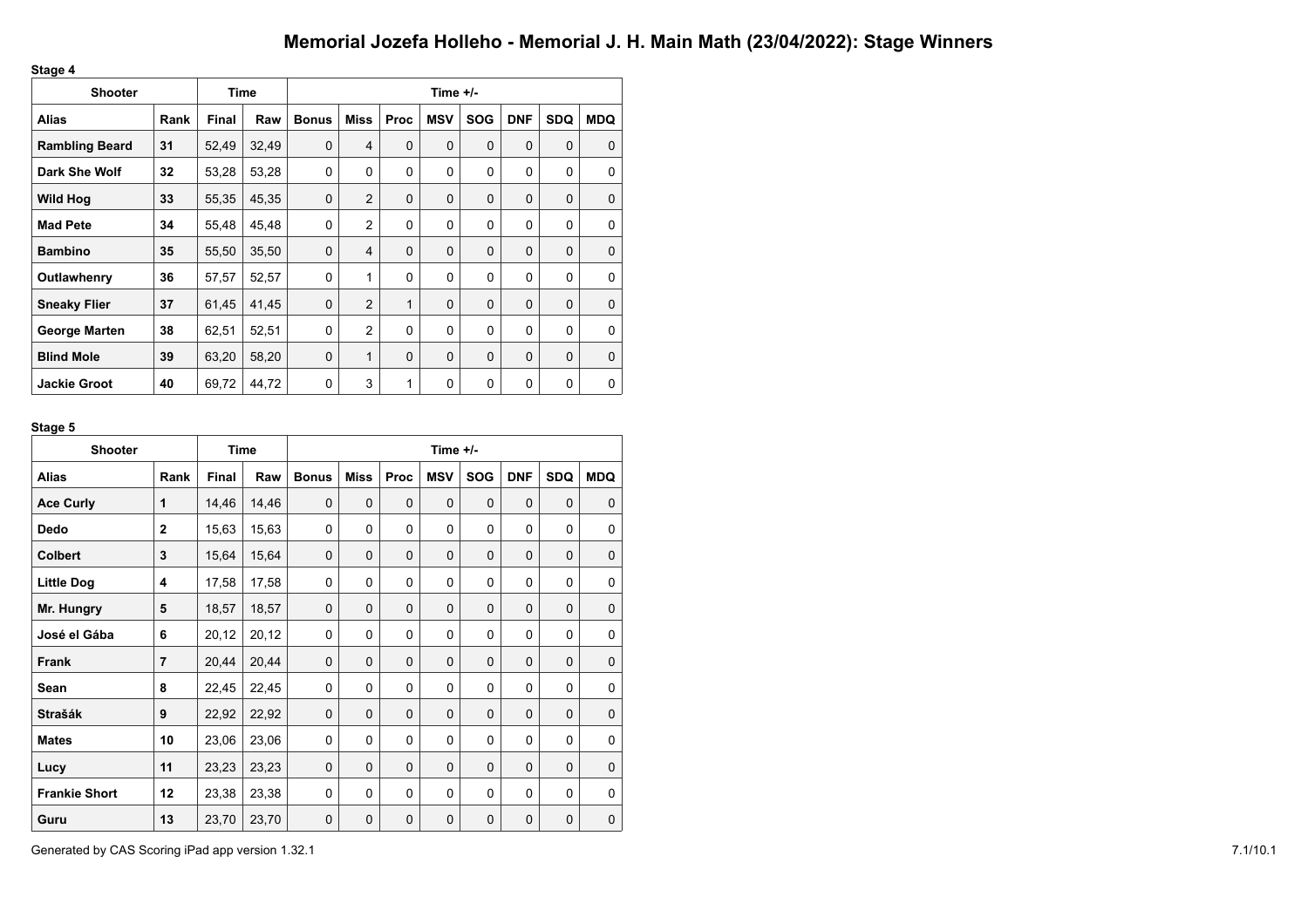**Stage 5**

| omgo o<br><b>Shooter</b> |      |       | Time  |              |                |      | Time +/-   |             |            |            |            |
|--------------------------|------|-------|-------|--------------|----------------|------|------------|-------------|------------|------------|------------|
| <b>Alias</b>             | Rank | Final | Raw   | <b>Bonus</b> | <b>Miss</b>    | Proc | <b>MSV</b> | <b>SOG</b>  | <b>DNF</b> | <b>SDQ</b> | <b>MDQ</b> |
| <b>Rambling Beard</b>    | 14   | 24,77 | 24,77 | 0            | 0              | 0    | 0          | $\mathbf 0$ | 0          | 0          | 0          |
| Pumpkin                  | 15   | 25,76 | 25,76 | $\mathbf 0$  | 0              | 0    | 0          | 0           | 0          | 0          | 0          |
| Camel                    | 16   | 25,87 | 25,87 | 0            | 0              | 0    | 0          | 0           | 0          | 0          | 0          |
| Gastly                   | 17   | 26,88 | 26,88 | $\mathbf 0$  | 0              | 0    | 0          | 0           | 0          | 0          | 0          |
| Gringo                   | 18   | 28,05 | 28,05 | 0            | 0              | 0    | 0          | 0           | 0          | 0          | 0          |
| Greenhorn                | 19   | 28,28 | 28,28 | 0            | 0              | 0    | 0          | 0           | 0          | 0          | 0          |
| <b>Bambino</b>           | 20   | 28,32 | 23,32 | 0            | 1              | 0    | 0          | 0           | 0          | 0          | 0          |
| Cheyenne                 | 21   | 28,43 | 23,43 | 0            | 1              | 0    | 0          | 0           | 0          | 0          | 0          |
| Quigley                  | 22   | 28,52 | 28,52 | 0            | 0              | 0    | 0          | 0           | 0          | 0          | 0          |
| <b>Paden Mc Benedik</b>  | 23   | 29,32 | 29,32 | 0            | 0              | 0    | 0          | 0           | 0          | 0          | 0          |
| William                  | 24   | 30,42 | 30,42 | 0            | 0              | 0    | 0          | 0           | 0          | 0          | 0          |
| Ajo                      | 25   | 31,51 | 31,51 | 0            | 0              | 0    | 0          | 0           | 0          | 0          | 0          |
| <b>Bobi</b>              | 26   | 31,82 | 31,82 | 0            | 0              | 0    | 0          | 0           | 0          | 0          | 0          |
| Yankee                   | 27   | 32,68 | 27,68 | 0            | 1              | 0    | 0          | 0           | 0          | 0          | 0          |
| <b>Jackie Groot</b>      | 28   | 34,38 | 24,38 | 0            | $\overline{c}$ | 0    | 0          | 0           | 0          | 0          | 0          |
| <b>Sneaky Flier</b>      | 29   | 34,64 | 24,64 | $\mathbf 0$  | 2              | 0    | 0          | 0           | 0          | 0          | 0          |
| Outlawhenry              | 30   | 37,43 | 37,43 | 0            | 0              | 0    | 0          | 0           | 0          | 0          | 0          |
| <b>Wild Charlie</b>      | 31   | 42,30 | 32,30 | 0            | 2              | 0    | 0          | 0           | 0          | 0          | 0          |
| <b>Old Badger</b>        | 32   | 42,38 | 37,38 | 0            | $\mathbf{1}$   | 0    | 0          | 0           | 0          | 0          | 0          |
| Jerry                    | 33   | 44,33 | 34,33 | 0            | 2              | 0    | 0          | 0           | 0          | 0          | 0          |
| Old Hungry               | 34   | 46,15 | 36,15 | $\mathbf 0$  | $\overline{2}$ | 0    | 0          | 0           | 0          | 0          | 0          |
| Joe                      | 35   | 48,53 | 33,53 | 0            | 3              | 0    | 0          | 0           | 0          | 0          | 0          |
| George Marten            | 36   | 48,61 | 43,61 | 0            | 1              | 0    | 0          | $\mathbf 0$ | 0          | 0          | 0          |
| Dark She Wolf            | 37   | 53,13 | 48,13 | 0            | 1              | 0    | 0          | 0           | 0          | 0          | 0          |
| <b>Mad Pete</b>          | 38   | 56,22 | 46,22 | 0            | $\overline{2}$ | 0    | 0          | 0           | 0          | 0          | 0          |
| <b>Wild Hog</b>          | 39   | 58,16 | 43,16 | 0            | 3              | 0    | 0          | 0           | 0          | 0          | 0          |
| <b>Blind Mole</b>        | 40   | 85,24 | 65,24 | 0            | 4              | 0    | 0          | 0           | 0          | 0          | 0          |

Generated by CAS Scoring iPad app version 1.32.1 8.1/10.1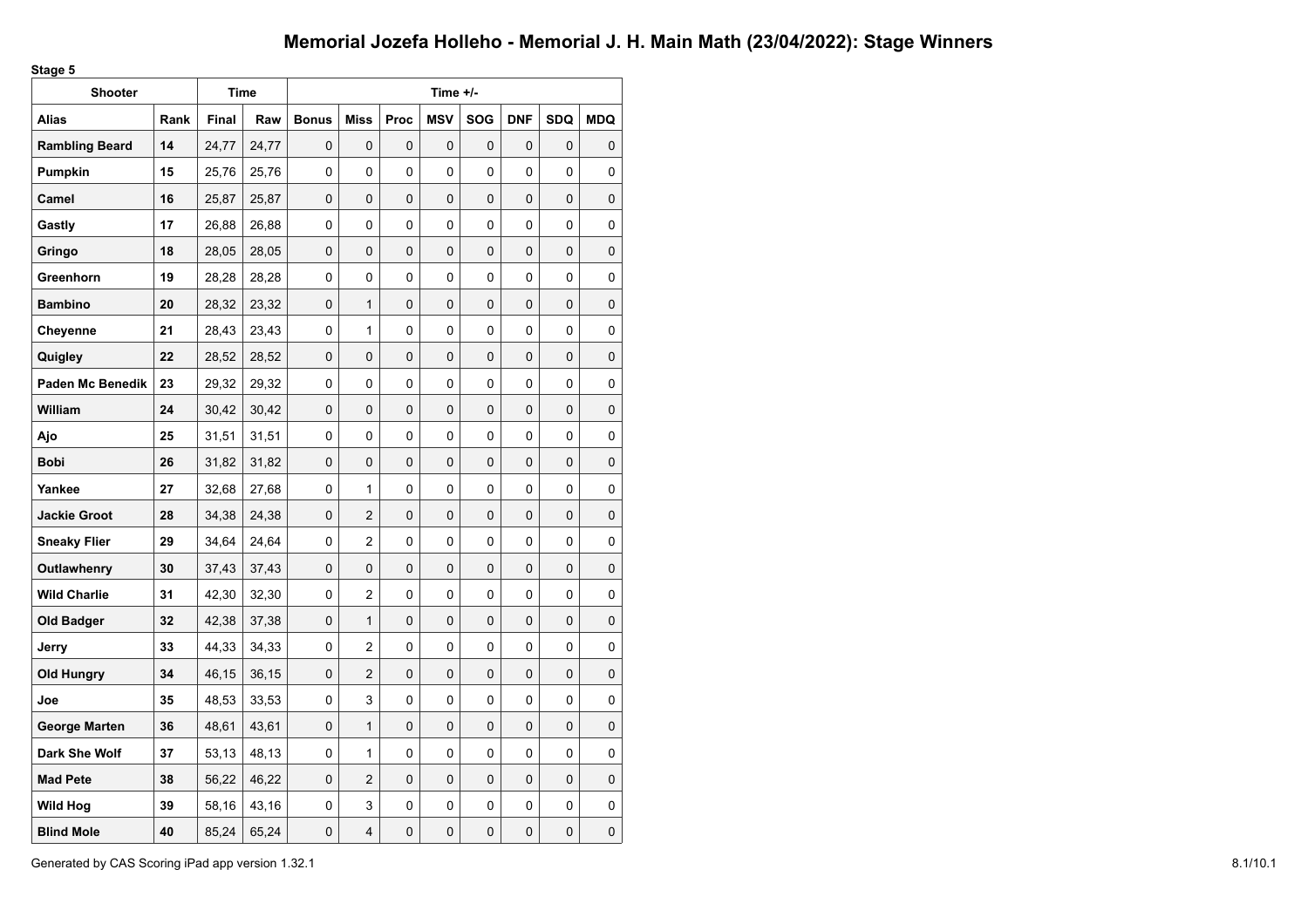**Stage 6**

| wgu u<br><b>Shooter</b> |              | <b>Time</b> |       | Time +/-     |                |      |             |            |             |            |            |
|-------------------------|--------------|-------------|-------|--------------|----------------|------|-------------|------------|-------------|------------|------------|
| Alias                   | Rank         | Final       | Raw   | <b>Bonus</b> | <b>Miss</b>    | Proc | <b>MSV</b>  | <b>SOG</b> | <b>DNF</b>  | <b>SDQ</b> | <b>MDQ</b> |
| Dedo                    | 1            | 17,19       | 17,19 | 0            | 0              | 0    | 0           | 0          | 0           | 0          | 0          |
| <b>Colbert</b>          | $\mathbf{2}$ | 17,37       | 17,37 | 0            | 0              | 0    | 0           | 0          | 0           | 0          | 0          |
| Little Dog              | 3            | 17,53       | 17,53 | $\mathbf 0$  | 0              | 0    | 0           | 0          | 0           | 0          | 0          |
| Sean                    | 4            | 19,79       | 19,79 | 0            | 0              | 0    | 0           | 0          | 0           | 0          | 0          |
| Mr. Hungry              | 5            | 20,05       | 20,05 | 0            | 0              | 0    | 0           | 0          | 0           | 0          | 0          |
| <b>Ace Curly</b>        | 6            | 21,50       | 16,50 | $\mathbf{0}$ | 1              | 0    | $\Omega$    | 0          | 0           | 0          | 0          |
| Camel                   | 7            | 21,59       | 21,59 | $\mathbf 0$  | 0              | 0    | 0           | 0          | 0           | 0          | 0          |
| Lucy                    | 8            | 22,12       | 22,12 | 0            | 0              | 0    | 0           | 0          | 0           | 0          | 0          |
| <b>Frankie Short</b>    | 9            | 22,84       | 22,84 | 0            | 0              | 0    | $\mathbf 0$ | 0          | 0           | 0          | 0          |
| Guru                    | 10           | 23,67       | 23,67 | 0            | 0              | 0    | 0           | 0          | 0           | 0          | 0          |
| Yankee                  | 11           | 24,95       | 24,95 | $\mathbf 0$  | 0              | 0    | 0           | 0          | 0           | 0          | 0          |
| José el Gába            | 12           | 26,59       | 21,59 | 0            | 1              | 0    | 0           | 0          | 0           | 0          | 0          |
| Gastly                  | 13           | 26,83       | 21,83 | $\Omega$     | $\mathbf{1}$   | 0    | $\Omega$    | 0          | 0           | 0          | 0          |
| <b>Jackie Groot</b>     | 14           | 27,25       | 27,25 | 0            | 0              | 0    | 0           | 0          | 0           | 0          | 0          |
| <b>Sneaky Flier</b>     | 15           | 28,69       | 23,69 | 0            | $\mathbf{1}$   | 0    | 0           | 0          | 0           | 0          | 0          |
| <b>Paden Mc Benedik</b> | 16           | 29,05       | 29,05 | 0            | 0              | 0    | 0           | 0          | 0           | 0          | 0          |
| <b>Rambling Beard</b>   | 17           | 30,01       | 25,01 | $\mathbf 0$  | $\mathbf{1}$   | 0    | 0           | 0          | 0           | 0          | 0          |
| Gringo                  | 18           | 31,24       | 21,24 | 0            | $\overline{2}$ | 0    | 0           | 0          | 0           | 0          | 0          |
| Pumpkin                 | 19           | 31,98       | 26,98 | 0            | 1              | 0    | 0           | 0          | 0           | 0          | 0          |
| Strašák                 | 20           | 32,08       | 27,08 | 0            | $\mathbf{1}$   | 0    | 0           | 0          | 0           | 0          | 0          |
| Ajo                     | 21           | 33,00       | 33,00 | $\mathbf 0$  | 0              | 0    | 0           | 0          | 0           | 0          | 0          |
| Cheyenne                | 22           | 33,16       | 28,16 | 0            | 1              | 0    | 0           | 0          | 0           | 0          | 0          |
| Joe                     | 23           | 33,86       | 28,86 | 0            | 1              | 0    | $\mathbf 0$ | 0          | 0           | 0          | 0          |
| William                 | 24           | 34,37       | 34,37 | 0            | 0              | 0    | 0           | 0          | 0           | 0          | 0          |
| <b>Frank</b>            | 25           | 35,07       | 25,07 | $\mathbf 0$  | $\overline{2}$ | 0    | $\mathbf 0$ | 0          | $\mathbf 0$ | 0          | 0          |
| Greenhorn               | 26           | 35,70       | 25,70 | 0            | 0              | 1    | 0           | 0          | 0           | 0          | 0          |
| <b>Bambino</b>          | 27           | 36,64       | 26,64 | $\mathbf 0$  | $\overline{2}$ | 0    | 0           | 0          | 0           | 0          | 0          |

Generated by CAS Scoring iPad app version 1.32.1 9.1/10.1